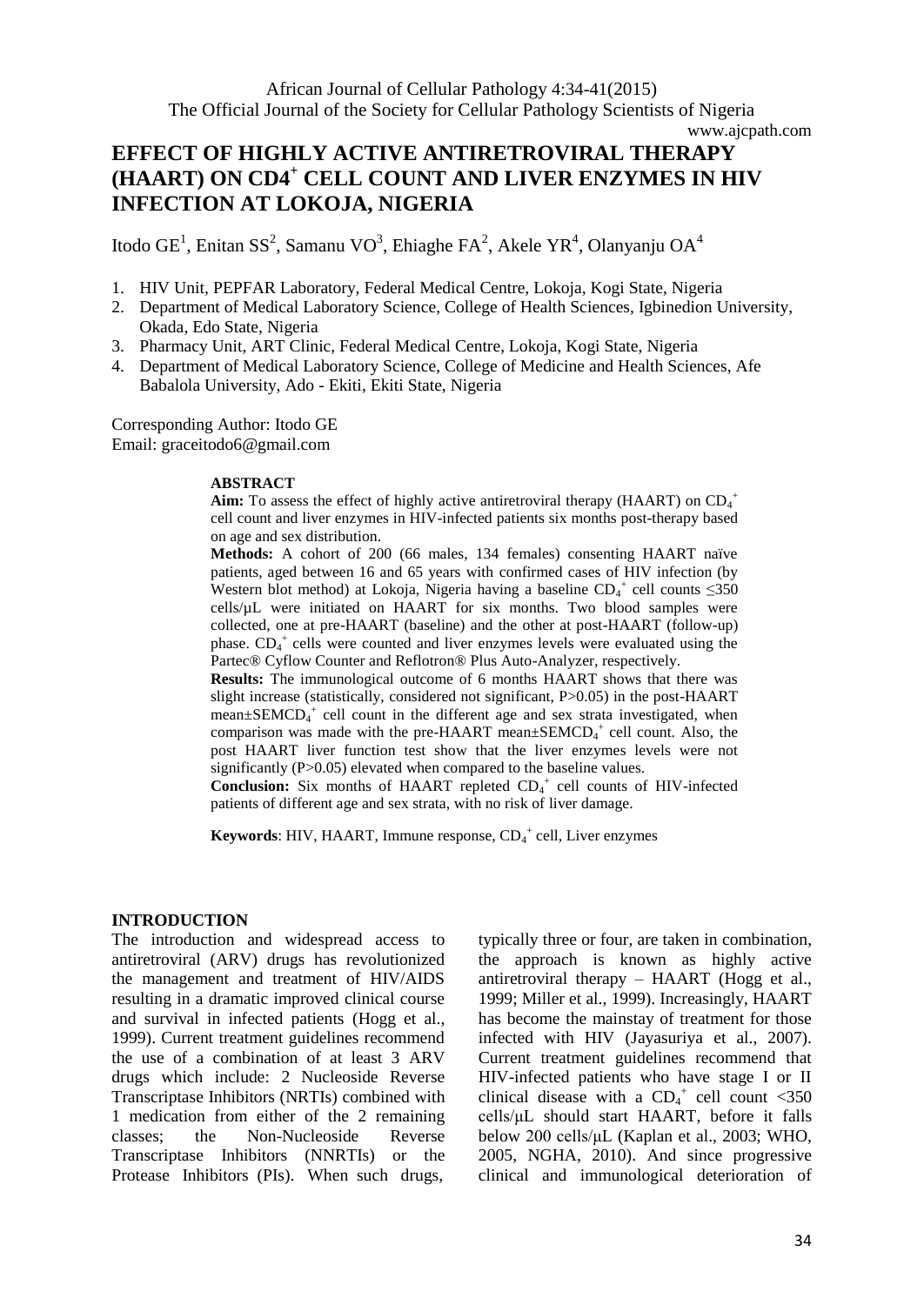HIV-infected patients correlate with a gradual reduction in CD<sub>4</sub><sup>+</sup> T-lymphocytes (Lederman et al., 1998; Lederman, 2001), enumeration of CD<sup>4</sup> <sup>+</sup>T-lymphocytes therefore aid in the diagnosis of HIV/AIDS, as well as in the assessment of response to HAART (Akanmu et al., 2001; Palella et al., 2003). Since its introduction in 1996, mortality rates in HIVinfected individuals in countries with widespread access to HAART have plummeted significantly, howbeit, the morbidity attributed to HAART has remained as a serious concern (Mocroft et al., 2003; Palella et al., 2006). Currently, Nevirapine (NVP) is the most affordable NNRTI available for HAART in resource-constrained areas. Unfortunately, one of the primary concerns regarding the use of NVP-containing HAART is the frequently reported risk of hepatotoxicities, following commencement of therapy, resulting in acute and chronic liver injury (Arminio-Monforte et al., 2000; Bica et al., 2001). Drug-induced hepatotoxicity is usually a common complication in HIV/AIDS patients undergoing NVP-containing HAART (Anthony, 2001), and approximately found in 6-30% of treated Subjects. In fact, 2-10% will need to interrupt HAART due to severe hepatic injury and marked elevation of liver enzymes (Rodriguez-Rosado et al., 1998; Spengle et al., 2002). The high prevalence of HIV infection in Nigeria (4.6%) and Kogi State in particular (5.1%) (FMOH, 2004), ordinarily calls for comparison of existing immunological markers used as methods for providing prognostic information in HIV-infected patients on therapy. Besides, the occurrence of HAART related hepatotoxicity among HIV-infected patients in Lokoja, has not been well documented, despite increased access to antiretroviral drugs. It therefore appears that there is dearth of information in this regard. This present study therefore seeks to investigate the effect of HAART on  $CD_4^+$  cell count and liver enzymes (Alanine amino-transaminase – ALAT and Aspartate amino-transaminase – ASAT) levels in HIV-infected patients within six months of treatment based on their age and sex distribution. It is hoped that the outcome of this study will provide valid data that will both support and reinforce the continuous use of HAART as a safe and effective treatment option for HIV/AIDS and also give useful information about possible drug failure in patients after commencement of therapy.

### **MATERIALS AND METHODS**

### **Study Area**

This prospective cohort study was carried out at Lokoja, the state capital of Kogi state, Nigeria. It has a population of about 3, 087, 044 as at 2004 (UNDP, 2004).The main ethnic groups are Igala, Ebira and Okun. While agriculture is a major part of the economy, the state also has coal, steel and other miner industries.

### **Study Design**

A cohort of 200 (66 males, 134 females) HIV positive patients (confirmed by Western blot method), aged between 16 and 65 years were randomly recruited and prospectively studied for the effect of HAART on their  $CD_4^{\text{+}}$  cell counts and liver enzymes levels post-therapy. Sampling was done by recruiting every 2<sup>nd</sup> newly diagnosed HIV positive consenting individuals that visited the clinic. Recruitment was done over a seven-week period and only those who met the eligibility criteria were enrolled into the study. The purpose and procedures of the study were explained to the participants. 200 blood samples were collected at baseline of the study (pre-HAART) while 182 blood samples were collected at the end of six months of therapy (Post-HAART) as 18 of the 200 patients could not continue with the follow up leaving only 182 patients to complete the study.

### **Informed Consent**

Informed consent was obtained from each patient and all participants were requested to voluntarily sign the consent forms in their own handwriting as proof of willingness to provide samples for the tests.

#### **Eligibility Criteria**

Only patients, either male or female age between 16–65 years who were HIVseropositive, with no history of HAART (HAART naïve), had  $CD<sub>4</sub><sup>+</sup>$  cell count <350 cells/µL and baseline liver enzymes (ASAT or ALAT) levels normal before the treatment were enrolled for the study.

### **Data Collection**

Information was obtained from the participants through administration of questionnaires. Interpreter was provided for translation in local dialect where necessary. The first part of the questionnaires contained the biodata of the patients e.g. name, sex, age etc. Second part includes history of HIV Infection and HAART.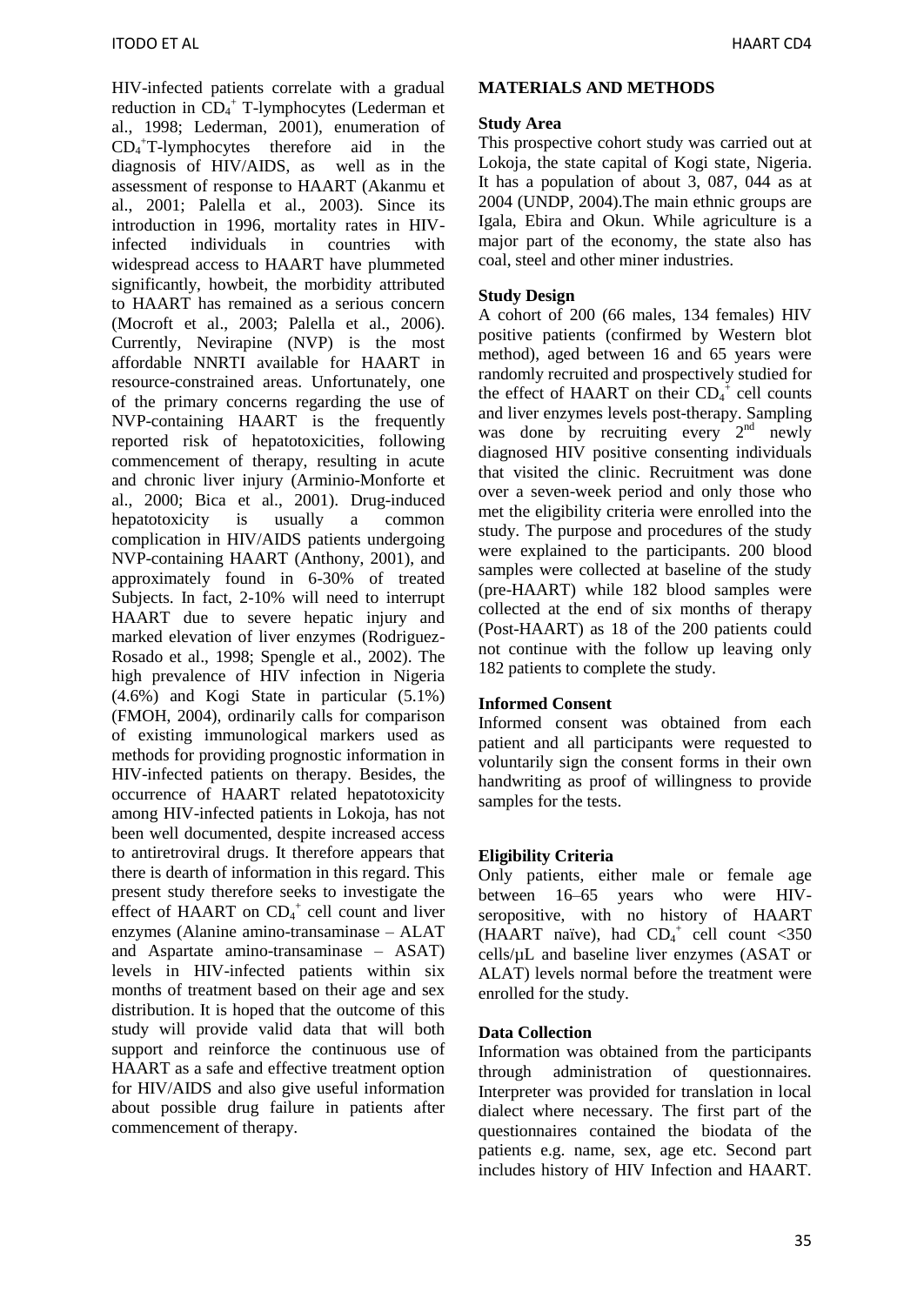The study groups were stratified by sex and age. For reasons of privacy, all data were kept confidential in accordance with World Medical Association declaration of Helsinki (WMA, 2008).

### **HAART Regimen**

After the baseline assessment, the patients were then placed on first line therapy in accordance with the WHO Guidelines on the Treatment of HIV/AIDS for adults and adolescents, adopted for the national ART program by their clinicians (Kaplan et al., 2003; WHO, 2005, NGHA, 2010). The HAART regimen used in this study consists of: Zidovudine (400–600 mg/d, divided, i.e., administered bid) + Lamivudine (150 mg bid) + Nevirapine (200 mg once daily for 2 weeks, then increase to 200 mg bid) combination. The HAART regimen lasted for six months.

#### **Follow Up**

The follow-up of the cohort was done monthly and at 6 months. The prescribed HAART were renewed during each monthly visit. During each visit, patients were attended to by their clinicians, trained nurses, adherence counselors, and pharmacists. Adherence Counseling, pill counting and recording of treatment adherence data alongside other clinical parameters were carried out to ensure adherence to HAART medications. At 6 months post-HAART, the patients were reassessed for  $CD_4^+$  cell count and liver enzymes levels. Those who failed to return for their scheduled appointment were contacted on cell phone or via e-mail.

#### **Collection of Specimen**

Blood specimen was collected twice: first at pre-HAART (baseline) and second, at post-HAART (after six months of therapy) from the same patients who have an evidence of adherence to the prescribed HAART. On each occasion, the arm of each patient was tied with a tourniquet to make the veins prominent. The median antecubital vein was then selected and the area was disinfected with 70% alcohol. The vacutainer needle was introduced into the vein and the first half of the blood collected was transferred into a clean EDTA- vacutainer tube (thoroughly mixed) ready for evaluation of  $CD_4^+$ cell count, while the second portion was transferred into plain bottle and allowed to clot and subsequently centrifuged at 2000 resolution per minutes (rpm) for 5 minutes to obtain serum component for evaluation of serum level of alanine aminotransferase (ALAT) and aspartate aminotransferase (ASAT).The serum was stored in a cryovial at  $-80^{\circ}$ C until they were needed. Specimens were properly labeled for each participant with a serialized code number that could not be linked to individuals except for the researchers.

## **Preparation of Specimen for CD<sup>4</sup> <sup>+</sup> Cell Count**

To a 20 µL of CD4 MAb (monoclonal antibody) already pipette into a durhan tube, 20 µL of well mixed EDTA blood collected within 6 hours was added, properly mixed by gentle tapping and incubated in the dark for 15 minutes after which 800 µL of CD4 buffer was added and mixed thoroughly to avoid bubbles.

## **Laboratory Evaluation CD<sup>4</sup> <sup>+</sup> Cell Count**

CD<sup>4</sup> + cell count was estimated using Partec® Cyflow Counter (Germany), as described by PCC (2006). The Cyflow Counter was operated as instructed in the user's operational manual.

#### **Definition of Immunological Reconstitution (IR)**

We defined immunological reconstitution as a  $>25\%$  increase in CD<sub>4</sub><sup>+</sup> cell count from baseline to 6 months. This is mid-way of 20-30% purported by Smith et al., (2003) and Yeni et al., (2004).

#### **Liver Enzymes Evaluation**

The serum level of alanine aminotransferase (ALAT) and aspartate aminotransferase (ASAT) were evaluated photometrically with Reflotron® Plus auto-analyzer (Boehringer, Mannheim, FRG, Roche, Germany) according to the method as described by Deneke and Rittersdorf (1984, 1985). The auto-analyzer was operated as instructed in the user's operational manual.

#### **Statistical Analysis**

All numerical results were collated from the 200 (pre-HAART) and 182 (post-HAART) samples collected from confirmed HIV-infected patients. Data generated in this study are presented as mean±SEM and analyzed using Statistical Packages for social Scientists (SPSS) Version 18.0 (SPSS Chicago Inc., IL, and U.S.A.). Krusta-Wallis Test (Non-parametric ANOVA) and Dunn's Multiple Comparisons Test were performed. P. values < 0.05 were considered to be statistically significant.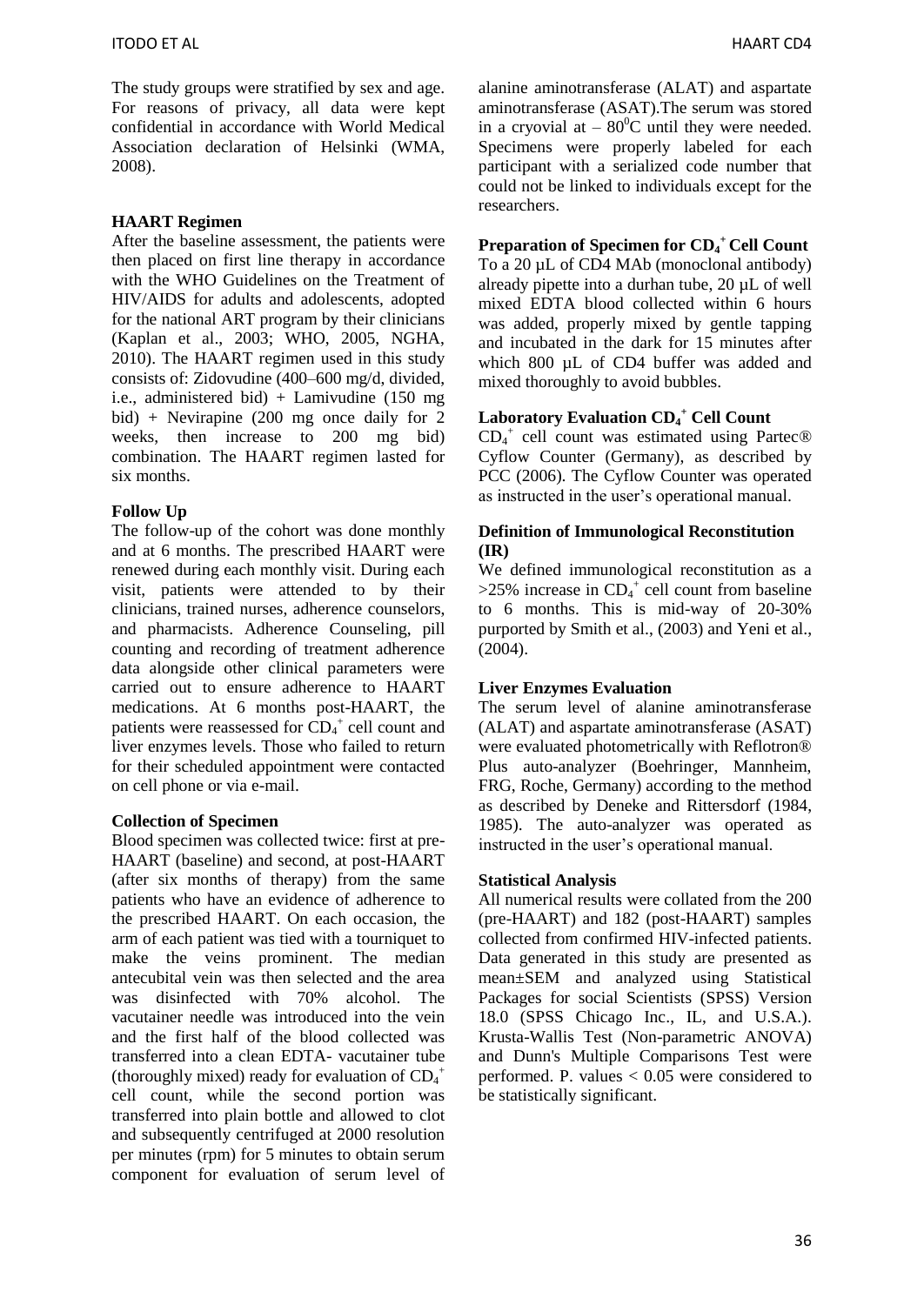# **RESULTS**

The immunological outcome of 6 months HAART, shows that the younger cohort within the age range of 16-25 and 26-35 years, with >95% adherence had  $\geq$ 50% increase in CD<sub>4</sub><sup>+</sup> cell count while the older Cohort within the age range of 36-45 and 46-65 years, with  $\leq$ 95% adherence, had  $\langle 50\%$  increase in CD<sub>4</sub><sup>+</sup> cell count. There was increase (statistically, considered not significant, P>0.05) in the post-HAART mean±SEM CD<sub>4</sub><sup>+</sup>Cell Count and liver enzymes (ALAT and ASAT) levels in all the age range investigated: 16-25 years (564±47Cell/µL, 12.37±1.7U/L and 11.57±2.6U/L), 26-35 years (471±20Cell/µL, 9.72±0.5U/L and 8.94±0.6U/L), 36-45 years  $(398 \pm 20)$ Cell/µL, 9.01 $\pm$ 0.8U/L and 10.9±1.18U/L) and 46-65 years  $(325\pm96\text{Cell/}\mu\text{L},$  11.8 $\pm 2.0\text{U/L}$  and 12.1±2.9U/L), respectively, when comparison was made with their pre-HAART mean±SEM CD<sup>4</sup> <sup>+</sup>Cell Count and liver enzymes (ALT and AST) levels: 16-25 years (281±33Cell/µL, 10.42±1.2U/L and 9.07±1.2U/L), 26-35 years  $(212 \pm 11 \text{Cell/}\mu\text{L},$  9.11 $\pm 0.4 \text{U/L}$  and 8.15±0.5U/L), 36-45 years (206±13Cell/µL, 7.78±0.6U/L and 8.55±0.7U/L) and 46-65 years (169±43Cell/µL, 6.76±0.6U/L and  $8.09\pm1.2$ U/L), respectively, (Table 1). Also, the post-HAART mean $\pm$ SEM CD<sub>4</sub><sup>+</sup> cell count of the female cohort  $(480\pm20)$ Cell/ $\mu$ L) was slightly higher than that of the male cohort  $(430\pm24)$  $Cell<sub>\mu</sub>L$ , although this difference was not statistically significant (P>0.05). The female cohort with >95% adherence, achieved >50% increase in  $CD_4^+$  cell count, while their male counterparts with 95% adherence, achieved 50% increase in  $CD_4^+$  cell count post-HAART. However, there was no significant difference (P $>0.05$ ) between the female (10.28 $\pm$ 0.61U/L and 10.15±0.80U/L) and male (10.95±0.87U/L and 9.64±0.93U/L) post-HAART liver enzymes (ALT and AST, respectively) levels (Table 2).

### **DISCUSSION**

The relationship that exists between HAART and the immunological reconstitution of HIV/AIDS individuals is well documented (Lederman et al., 1998; Gea-Banacloche and Clifford, 1999). Several cohort studies and clinical trials have shown that the  $CD_4^+$  cell count is the strongest predictor of subsequent disease progression (CDC, 1992) and also, a reliable marker for treatment outcome (Miceli and Parnes, 1993). The present study evaluated the pre-HAART (baseline) and post- HAART

(follow-up)  $CD_4^+$  cell counts and liver enzymes (ALAT and ASAT) levels of HIV-infected patients who were placed on HAART over a period of six months. It was observed that the patients responded to HAART as evident by the increase in the post-HAART  $CD_4^+$  cell counts (although considered statistically, 'Not Significant', P>0.05). The result of this present study further underscores the immunereconstituting capacity of HAART and is in agreement with other previous works by Miller et al., (1999), Staszewski et al., (1999), Lederman (2001) and Palella et al., (2003). The outcome of all these studies shows that the immune system of HIV/AIDS patients can actually be reconstituted after HAART. Furthermore, the hypothesis that age and sex differences exist in immunological responses to HAART is plausible (Johnson and Kuritzikes, 1997; Smith et al., 2004). It was noted in this study, that the post-HAART  $CD_4^+$  cell counts and immunological reconstitution of younger cohort within the age range of 16-25 and 26-35 years appear to be higher, than that of the older cohort within the age range of 36-45 and 46-65 year, although these differences were not statistically significant (P>0.05). This seems to agree with a retrospective case-control study by Skiest et al., (1996) who compared the  $CD_4^+$  cell counts of an older cohort (aged >55 years) with a matched younger cohort (aged <45 years). They found out that the older cohort had lower  $CD<sub>4</sub><sup>+</sup>$  cell counts than the younger cohort (205 versus 429 cells/mm<sup>3</sup>). Another study by Tumbarello et al., (2003), also compared the  $CD<sub>4</sub><sup>+</sup>$  cell counts of a group of HIV infected older patients (aged >50 years) with a group of younger patients (aged 20–35 years) placed on HAART. The older cohort had a slightly lower mean CD<sub>4</sub><sup>+</sup> cell counts than the younger cohort  $(108 \text{ versus } 187 \text{ cells/mm}^3)$ . The outcome of all these works weakly underscores the link between age and immune recovery, as no significant differences were observed across age strata on short term monitoring of HAART. Considering treatment outcome based on sex distribution, the post-HAART  $CD<sub>4</sub><sup>+</sup>$  cell counts and immunological reconstitution of the female cohort appears to be higher (statistically, considered not significant, P>0.05) than the male cohort. This partly agrees with the work of Patterson et al., (2005), who purported that women may achieve virological suppression at a faster rate and have a better immune response than men on starting therapy most likely due to levels of endogenous female hormones, or other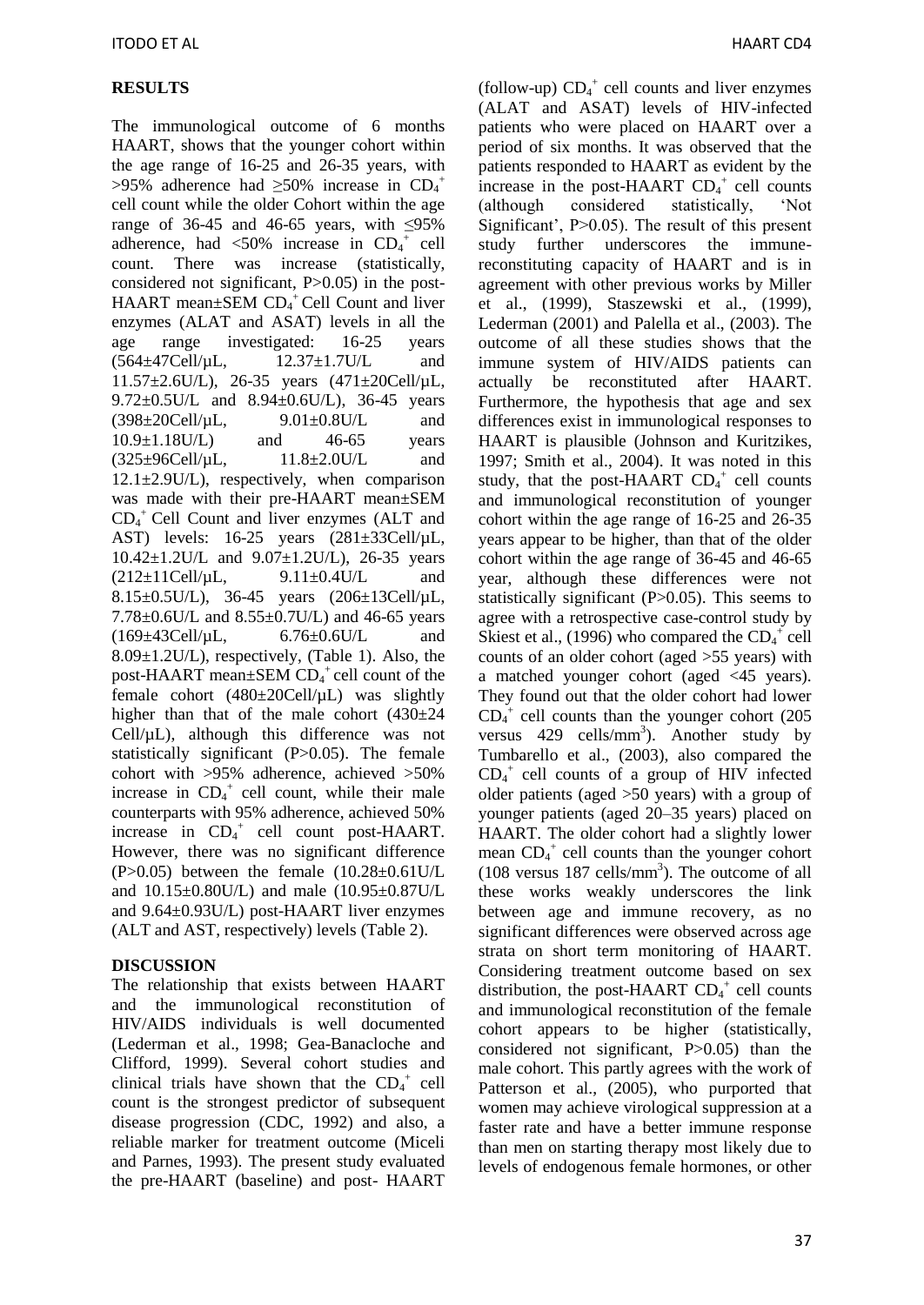sex-linked factors. Sex differences in CD4 cell and clinical responses to HIV infection pre-HAART initiation (Prins et al., 1999; CASCADE Collaboration, 2003) and post-HAART initiation have been reported in some previous studies (Moore et al., 2002; Giordano et al., 2003a, 2003b; Mocroft et al., 2000), but not all (Mocroft et al., 2003; Moore et al., 2003). Interestingly, the work of Patterson et al., (2007), show that immunological responses to HAART among previously antiretroviral-naïve patients appear to be similar across sex and age strata in the initial 6 months. However, longer term monitoring of HAART outcomes by age and sex is indicated, when biological and behavioral factors may become more apparent. Although, there is no agreement on the definition of better immune response, but in general, an average rate of immune reconstitution of up to 20-30% of the  $CD_4$ <sup>+</sup> Tcell number from baseline value in the first 6 months of HAART has been considered positive and it anchors on adherence (Smith et al., 2003; Yeni et al., 2004). In this current study, it was observed that the younger and female cohorts had >95% adherence, while the older and male cohorts had ≤95% adherence. This may in part, explains why the younger and female cohorts achieved a  $CD_4^+$  cell count increase of  $\geq 50$ cells/ $\mu$ L (IR  $>50\%$ ) on one hand, howbeit, the older and male cohorts achieved a  $CD_4^+$  cell count increase of  $\leq 50$  cells/ $\mu$ L (IR  $\leq 50\%$ ) on the other hand. The outcome of this study further strengthens the claim that, "for HAART to be effective, high rate of adherence  $(≥95%)$  is essential" (Reiter et al., 2000). Regarding the impact of antiretroviral therapy on the liver; on completion of HAART in this present study, liver enzymes (ALAT and ASAT) levels were evaluated and they appear to be slightly elevated above the baseline (although still within the normal range, 0-47U/L). Comparison between the pre-HAART and post-HAART ALAT and ASAT levels shows that the increase was not statistically significant  $(P>0.05)$  in all the age strata investigated and the mean difference

between the male and female cohorts was not significant as well (P>0.05). Hence, hepatotoxicity as initially anticipated; was absent. Therefore, the use of HAART in the treatment and management of HIV infection can be considered both safe and non-hepatotoxic, irrespective of age or gender. The outcome of this study does not however agree with the findings made by Rodriguez-Rosado et al., (1998), Carton et al., (1999) and Spengle et al., (2002), who reported significant elevated liver enzymes levels in their works following longterm exposure to HAART. On this note, we must point out that our study had two limitations. First, if patients who experienced toxicity were lost to follow-up, the study might have underestimated toxicity. Second, laboratory data (liver function test) were only measured up to 6 months and not beyond. Thus, we were unable to assess the long-term effects of HAART initiated. Therefore, the cumulative length of treatment with HAART, which are known to be toxic to the liver and the need for withdrawal or dosage adjustment of HAART based on plasma level in all phases of HIV/AIDS therapy, must be considered in order to optimize it use. This is a continuous challenge for the present and further generations of hepatologists (Spengler et al., 2002).

#### **CONCLUSION**

The use of HAART proved to be both effective and reliable in the treatment of HIV-infected patients of different age and sex strata without risk of liver damage.

#### **Competing Interests**

The authors declare no competing interest.

#### **ACKNOWLEDGEMENTS**

The authors are indebted to the Management and Staff of the Federal Medical Center, Lokoja, Kogi State for the success of this project. Our appreciations also go to all the patients that participated in this study, particularly for their consent and co-operation.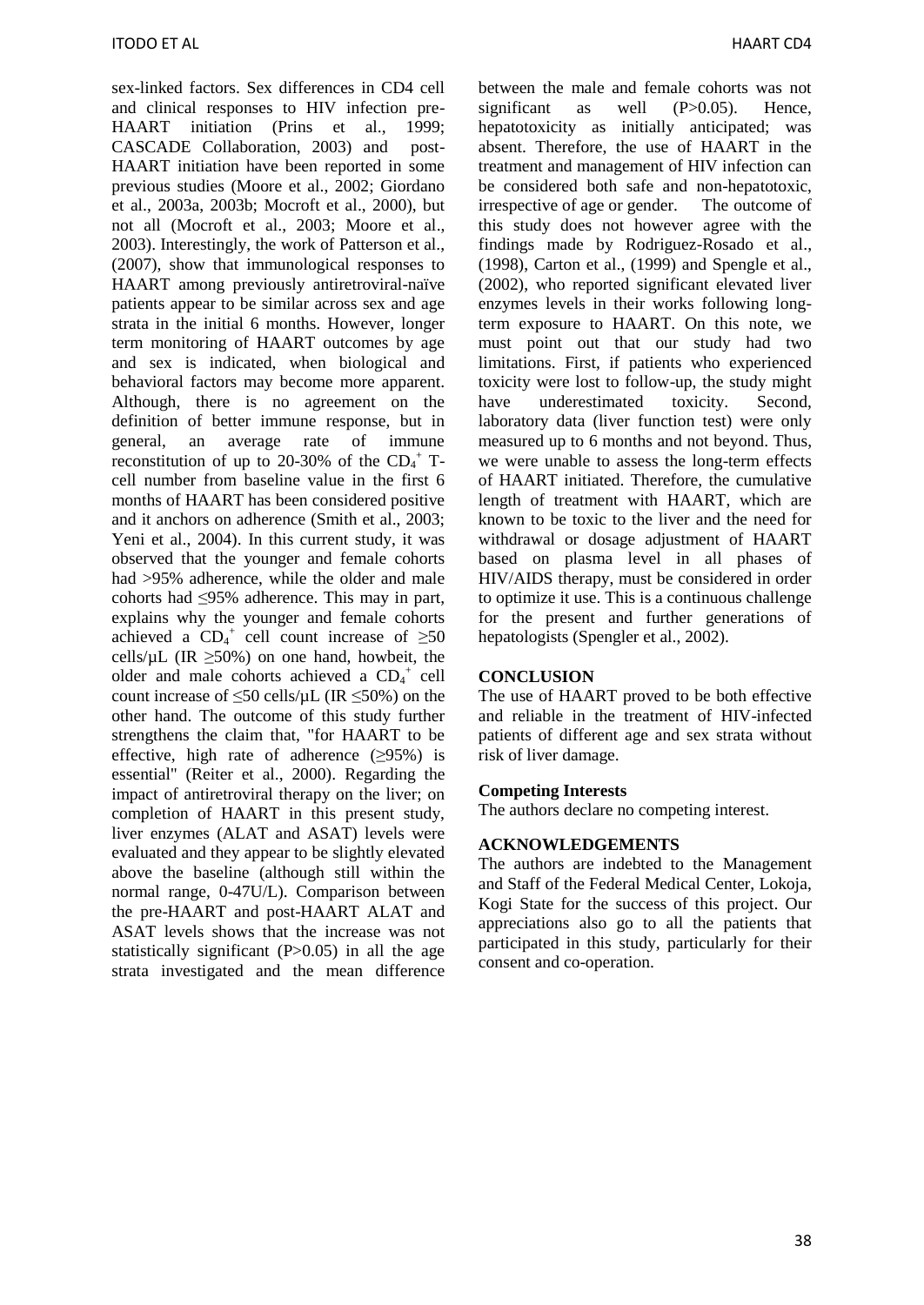Table 1: The Pre-HAART and Post-HAART Age Distribution of CD<sub>4</sub><sup>+</sup> Cell Counts and Liver Enzymes Levels in HIV Patients

|         |        |        |     |     |                          | $CD4+$ CELL COUNT  | <b>ALAT LEVEL</b> |                               | <b>ASAT LEVEL</b> |                                |
|---------|--------|--------|-----|-----|--------------------------|--------------------|-------------------|-------------------------------|-------------------|--------------------------------|
| AGE     | $N1 =$ | $N2 =$ | AD  | IR  | (No. of cells/ $\mu L$ ) |                    | (UL)              |                               | (UL)              |                                |
| (Yr)    | 200    | 182    | (%) | (%) |                          |                    |                   |                               |                   |                                |
| $16-25$ | 31     | 30     | 98  | 50  | $281 + 33$               | $564+47^{A,B}$     | $10.42 + 1.2$     | $12.37 \pm 1.7^{A,B}$         | $9.07 + 1.2$      | $11.57 \pm 2.6$ <sup>A,B</sup> |
| 26-35   | 115    | 107    | 97  | 55  | $212+11$                 | $471+20^{A,B}$     | $9.11 + 0.4$      | $9.72 \pm 0.5^{A,B}$          | $8.15 + 0.5$      | $8.94+0.6^{A,B}$               |
| 36-45   | 43     | 38     | 95  | 48  | $206+13$                 | $398 \pm 20^{A,B}$ | $7.78 + 0.6$      | $9.01 \pm 0.8$ <sup>A,B</sup> | $8.55+0.7$        | $10.9 \pm 1.1^{A,B}$           |
| 46-65   |        |        | 93  | 48  | $169 + 43$               | $325+96^{A,B}$     | $6.76 + 0.6$      | $11.8 \pm 2.0$ $^{A,B}$       | $8.09 + 1.2$      | $12.1 + 2.9^{A,B}$             |
|         |        |        |     |     |                          |                    |                   |                               |                   |                                |

All values are expressed in Mean  $\pm$ SEM, P<0.05 is considered to be significant.

**Key:** 1 = Pre-HAART (Before HAART, i.e Baseline), 2 = Post-HAART (After Six months of HAART, follow-up), 1 = Pre-HAART Number of Sample Size, N2 = Post-HAART Number of Sample Size, AD = Adherence, IR = Immunological reconstitution, ALAT = Alanine Amino-Transminase, ASAT = Aspartate Amino-Transminase, SEM = Standard Error of Mean,  $A = Not Significant (P>0.05)$  comparison between Pre-HAART and Post-HAART values of all the age ranges,  $B =$ Not Significant (P>0.05) comparison of post-HAART values within age ranges

Table 2: Pre-HAART and Post-HAART Sex Distribution of CD<sub>4</sub><sup>+</sup> Cell Counts and Liver Enzymes Levels in HIV Patients

|               |       |       |     |      | $CD4+$ CELL COUNT<br>(CELLS/uL) |                  | <b>ALAT LEVEL</b> |                               | <b>ASAT LEVEL</b> |                                |
|---------------|-------|-------|-----|------|---------------------------------|------------------|-------------------|-------------------------------|-------------------|--------------------------------|
| <b>GENDER</b> | $N1=$ | $N2=$ | AD  | IR   |                                 |                  | ′UL.              |                               | (UL)              |                                |
|               | 200   | 182   | (%) | (% ) |                                 |                  |                   |                               |                   |                                |
| Male          | 66    | 61    | 95  | 50   | $215 \pm 16$                    | $430+24^{A,B}$   | $9.23 + 0.70$     | $10.95 + 0.87$ <sup>A,B</sup> | $9.05 + 0.78$     | 9.64 $\pm$ 0.93 <sup>A,B</sup> |
| Female        | 134   | 121   | 98  | 54   | $221+11$                        | $480+20^{\rm A}$ | $8.73 + 0.39$     | $10.28 + 0.61^{\text{A}}$     | $8.05 + 0.45$     | $10.15 + 0.80^{\rm A}$         |
|               |       |       |     |      |                                 |                  |                   |                               |                   |                                |

All values are expressed in Mean  $\pm$ SEM, P<0.05 is considered to be significant.

**Key:** 1 = Pre-HAART (Before HAART, i.e Baseline), 2 = Post-HAART (After Six months of HAART, follow-up), N1 = Pre-HAART Number of Sample Size, N2 = Post-HAART Number of Sample Size, AD = Adherence, IR = Immunological reconstitution, ALAT = Alanine Amino-Transminase, ASAT = Aspartate Amino-Transminase, SEM = Standard Error of Mean, A = Not Significant (P>0.05), comparison between Pre-HAART and Post-HAART values in both sexes, Not Significant (P>0.05), comparison between male and female post-HAART values

#### **REFERENCES**

Akanmu RA, Akinsete I, Eshojonie AO, Davies AO (2001). Absolute Lymphocytes Count as surrogate for CD4 cell count in monitoring response to antiretroviral therapy. Nigerian Postgraduate Medical Journal of AIDS 8(3): 105-111.

Anthony B (2001). Hepatitis, HIV and Your Liver. AIDS Community Research Initiative of American community forum summary. Morbidity and Mortality Weekly Rep. 12: 1-48.

Arminio-Monforte A, Lepri AC, Rezza G, Pezzotti P, Antinori A, Phillips AN (2000). Insights into the reasons for discontinuation of the first highly active antiretroviral therapy (HAART) regimen in a cohort of antiretroviral naïve patients. I.C.O.N.A. Study Group. Italian Cohort of Antiretroviral-Naïve Patients. AIDS 14: 499-507.

Bica I, McGovern B, Dhar R, Stone D, McGowan K, Scheib R, (2001). Increasing mortality due to endstage liver disease in patients with human immunodeficiency virus infection.Clinical Infectious Diseases 32: 492– 497.

Carton J, Maradona J, Aseni V (1999). Lamivudine for chronic Hepatitis B and HIV coinfection. Journal of Acquired Immune Deficiency Syndrome 11: 1002–1003.

CASCADE Collaboration (2003). Differences in  $CD<sub>4</sub><sup>+</sup>$  cell counts at seroconversion and decline among 5739 HIV-1-infected individuals with wellestimated dates of seroconversion. J. Acquir. Immune Defic. Syndr. 34: 76–83.

CDC (1992). Guidelines for the performance of CD4<sup>+</sup> T-cell determinations in persons with Human Immunodeficiency virus infection. Center for Disease Control, MMWR. II (No. RR-R).

Deneke U, Rittersdorf W (1984). Evaluation of the Refloquant GPT (ALAT) reagent carriers with Reflotron. Clinical Chemistry, 30, 1009.

Deneke U, Rittersdorf W (1985). Performance data of Reflotron-GOT (ASAT) dry chemistry test for Reflotron. Clinical Chemistry, 31, 921.

FMOH (2004). National HIV Seroprevalence Sentinel Survey, Technical Report, Federal Ministry of Health, Department of Public Health, National AIDS/STDS Control Program, Abuja, Nigeria. Pp. 3- 42.

Gea-Banacloche JC, Clifford LH (1999). Immune reconstitution in HIV infection. AIDS 13 Suppl. A: S25-S38.

Giordano TP, White AC Jr, Sajja P (2003a). Factors associated with the use of highly active antiretroviral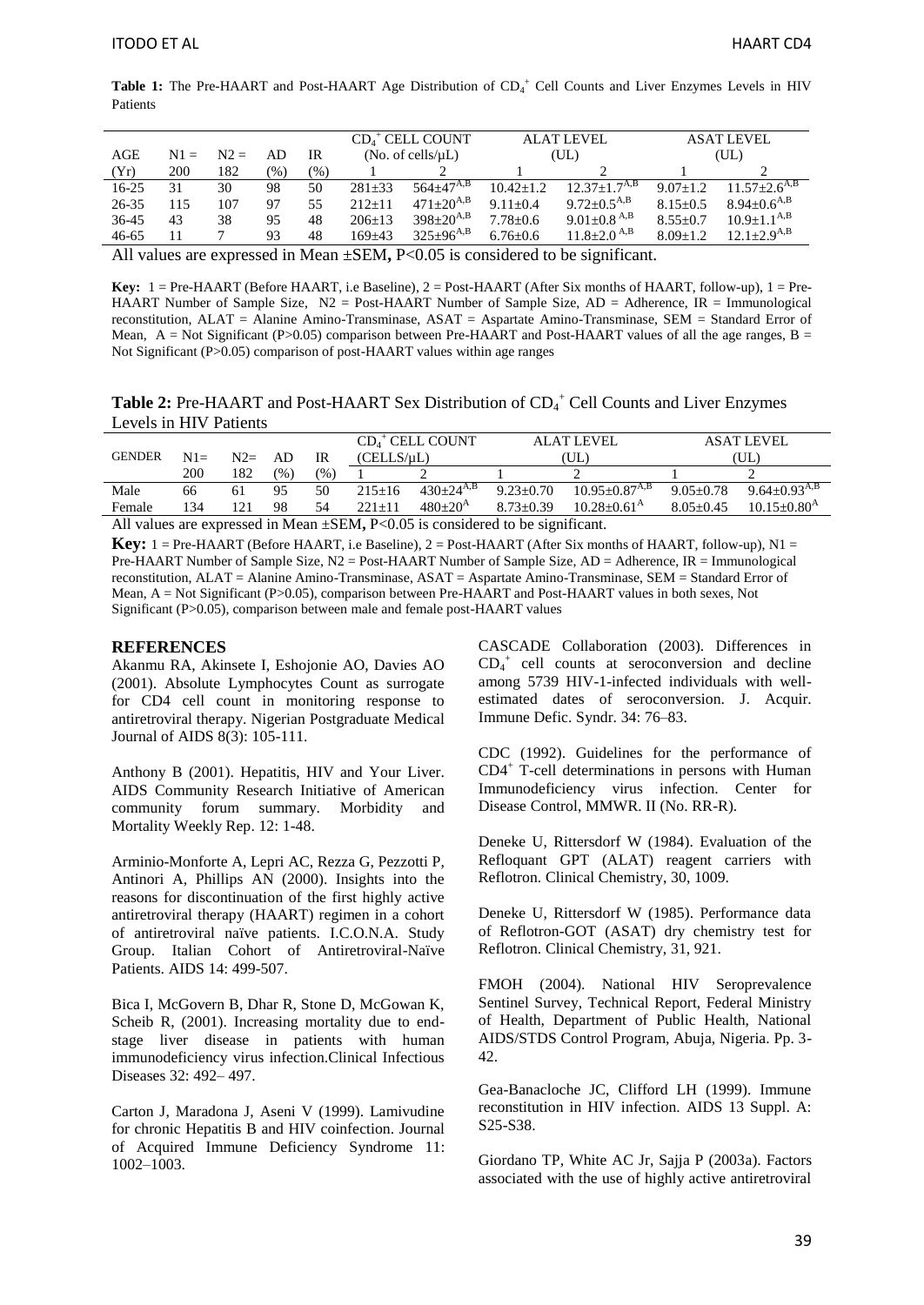therapy in Patients newly entering care in an urban clinic. J. Acquir. Immune Defic. Syndr. 32: 399–405.

Giordano TP, Wright JA, Hassan MQ, White AC Jr, Graviss EA,Visnegarwala F (2003b). Do sex and race/ethnicity influence CD4 cell response in patients who achieve virologic suppression during antiretroviral therapy? Clin. Infect. Dis. 37: 433–437.

Hogg RS, Yip B, Kully C, Craib KJP, O'Shaughnessy MV, Schechter MT (1999). Improved survival among HIV-infected Patients after initiation of triple drug antiretroviral regimens. CMAJ 160(5): 659-65.

Jayasuriya A, Robertson C, Allan PS (2007). Twenty-five years of HIV management. J. Roy. Soc. Med. 100: 363-366.

Johnson SC, Kuritzikes DR (1997). Monitoring therapy with plasma HIV RNA and CD4 counts. HIV Advances in Therapy 7: 13-18.

Kaplan JE, Hanson DL, Cohn DL (2003). When to begin highly active antiretroviral therapy? Evidence supporting initiation of therapy at  $CD4^+$  lymphocyte counts <350 cells/microL. Clinical Infectious Diseases 37: 951- 958.

Lederman MM (2001). Immune restoration and CD4<sup>+</sup> T-cell function with antiretroviral therapies. AIDS 15: S11-S15.

Lederman MM, Connick E, Landay A, Kuritzkes DR, Spritzler J, St. Clair M (1998). Immunologic responses associated with 12 weeks of combination antiretroviral therapy: Results of AIDS Clinical Trials Group Protocol 315. Journal of infectious Diseases 178: 70-79.

Miceli MC, Parnes JR (1993). Role of CD4 and CD8 in T cell activation and differentiation. Adv. Immunol. 53: 59-122.

Miller V, Staszewski S, Sabin C, Carlebach A, Rottmann C, Weidamann E (1999). CD4 lymphocyte count as a predictor of the duration of highly active antiretroviral therapy induced suppression of human immunodeficiency virus load. Journal of infectious Diseases. 180: 530-533.

Mocroft A, Gill MJ, Davidson W, Phillips AN (2000). Are there gender differences in starting protease inhibitors, HAART and disease progression despite equal access to care? J. Acquir. Immune Defic. Syndr. 24: 475–482.

Mocroft A, Ledergerber B, Katlama C (2003). Decline in the AIDS and death rates in the EuroSIDA study: an observational study. Lancet 362: 22-29.

Moore AL, Sabin CA, Johnson MA, Phillips AN (2002). Gender and clinical outcomes after starting highly active antiretroviral treatment: a cohort study. J. Acquir Immune Defic. Syndr. 29: 197–202.

Moore AL, Kirk O, Johnson AM (2003). Virologic, immunologic and clinical response to highly active antiretroviral therapy: the gender issue revisited. J. Acquir. Immune Defic. Syndr. 32: 452–461.

NGHA (2010). National guidelines for HIV/ AIDS treatment and care in adolescents and adults. Federal Ministry of Health, Abuja Nigeria. www.who.int/hiv/pub/guidelines/nigeria\_art.pdf.

Palella FJ, Deloria-Knoll M, Chmiel JS, (2003). Survival benefit of initiating antiretroviral therapy in HIV-infected persons in different CD4<sup>+</sup> cell strata. Ann. Intern. Med. 138: 620-626.

Palella FJ, Baker RK, Moorman AC (2006). Mortality in the highly active antiretroviral therapy era. Changing causes of death and disease in the HIV Outpatient Study. J. Acquired Immune Defic. Syndr. 43: 27-34.

Patterson K, Napravnik S, Eron J (2005). Age and sex effect on response to initial HAART. Program and Abstracts of the  $12<sup>th</sup>$  Conference on Retroviruses and Opportunistic Infections. Boston, MA, 22–25 February 2005 [Abstract 596].

Patterson K, Napravnik S, Eron J, Keruly J, Moore R (2007). Effects of age and sex on immunological and virological responses to initial highly active antiretroviral therapy. HIV Medicine 8: 406–410.

PCC (2006). Typical steps of particle analysis using PartecCyflow Counter. Instrument Operating Manual, Partec GmbH Otto-Hann-str 32, D- 48161 Munster, Germany, Pp. 5-8.

Prins M, Robertson JR, Brettle, RP (1999). Do gender differences inCD4 cell counts matter? AIDS 13: 2361–2364.

Reiter GS, Stewart KE, Wojtusik L, Hewitt R, Segai-Maurer, Johnson M (2000). Elements of success in HIV clinical care: Multiple Interventions that promote adherence. Topics HIV Med. 8:21-30.

Rodriguez-Rosado R, Garcia-Samaniego J, Soriano V (1998). Hepatotoxicity after introduction of highly active antiretroviral therapy. AIDS 12: 1256.

Skiest DJ, Rubinstien E, Carley N, Gioiella L, Lyons R (1996). The importance of co-morbidity in HIV infected patients over 55: a retrospective case– control study. Am. J. Med. 101: 605–611.